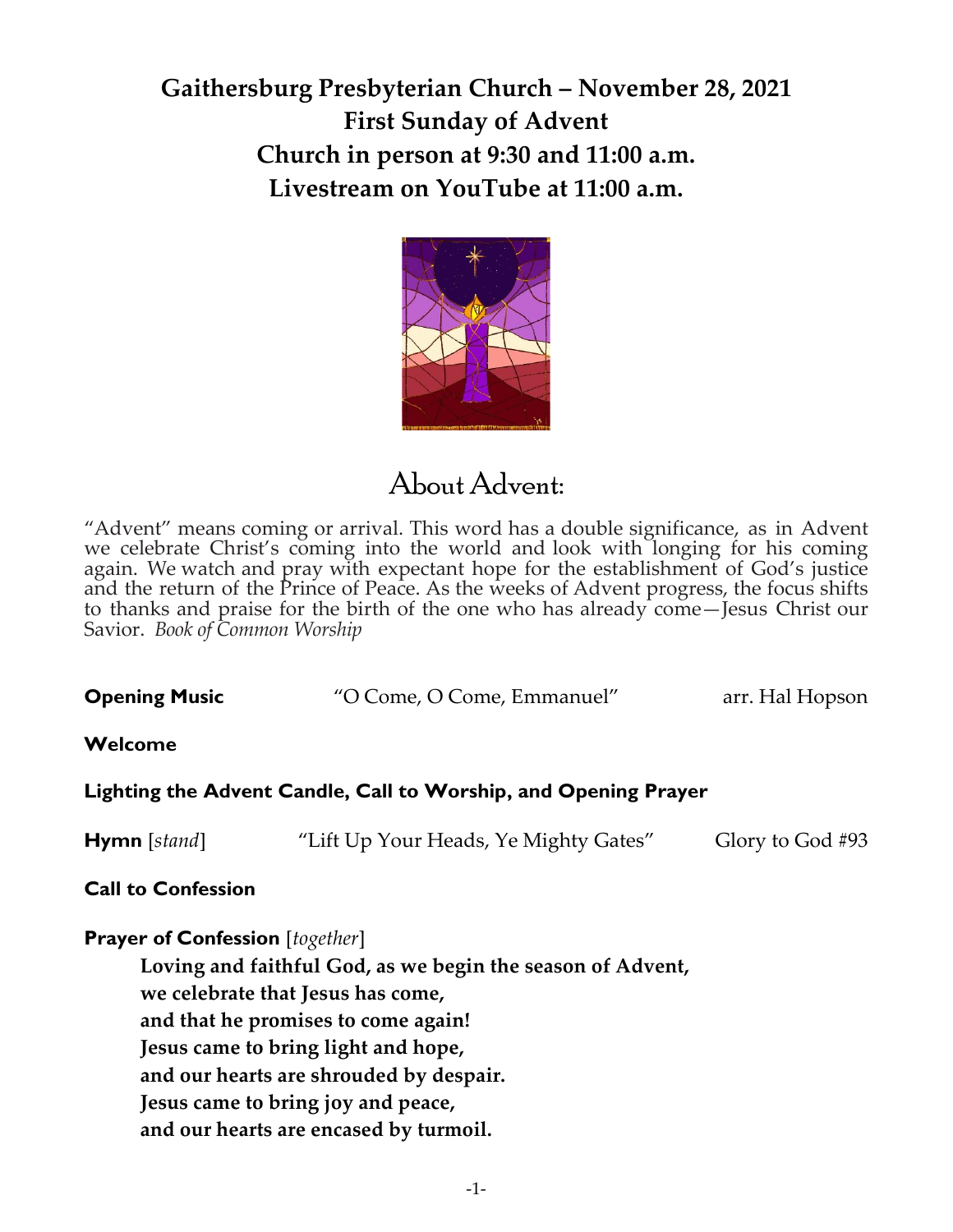**Jesus came to bring life and love, and our hearts are hardened by resistance. As Jesus entered the world to conquer sin and death, we open our hearts to be cleansed and to be restored to the image of Jesus. Amen.**  [*Silence for Personal Prayer*]

## **Assurance of Pardon**

## **We Listen to God's Word**

**Children's Message Children's Message Carolyn Hayes (9:30)** Natalie Jorges-Castellanos (11:00) *Children and youth stay in worship today.*

## **Scripture Isaiah 9:1–2, 6**

But there will be no gloom for those who were in anguish. In the former time he brought into contempt the land of Zebulun and the land of Naphtali, but in the latter time he will make glorious the way of the sea, the land beyond the Jordan, Galilee of the nations.

<sup>2</sup> The people who walked in darkness have seen a great light; those who lived in a land of deep darkness on them light has shined. <sup>6</sup> For a child has been born for us, a son given to us; authority rests upon his shoulders; and he is named

Wonderful Counsellor, Mighty God,

Everlasting Father, Prince of Peace.

## **Mark 1:1–8**

The beginning of the good news of Jesus Christ, the Son of God.

<sup>2</sup> As it is written in the prophet Isaiah, 'See, I am sending my messenger ahead of you,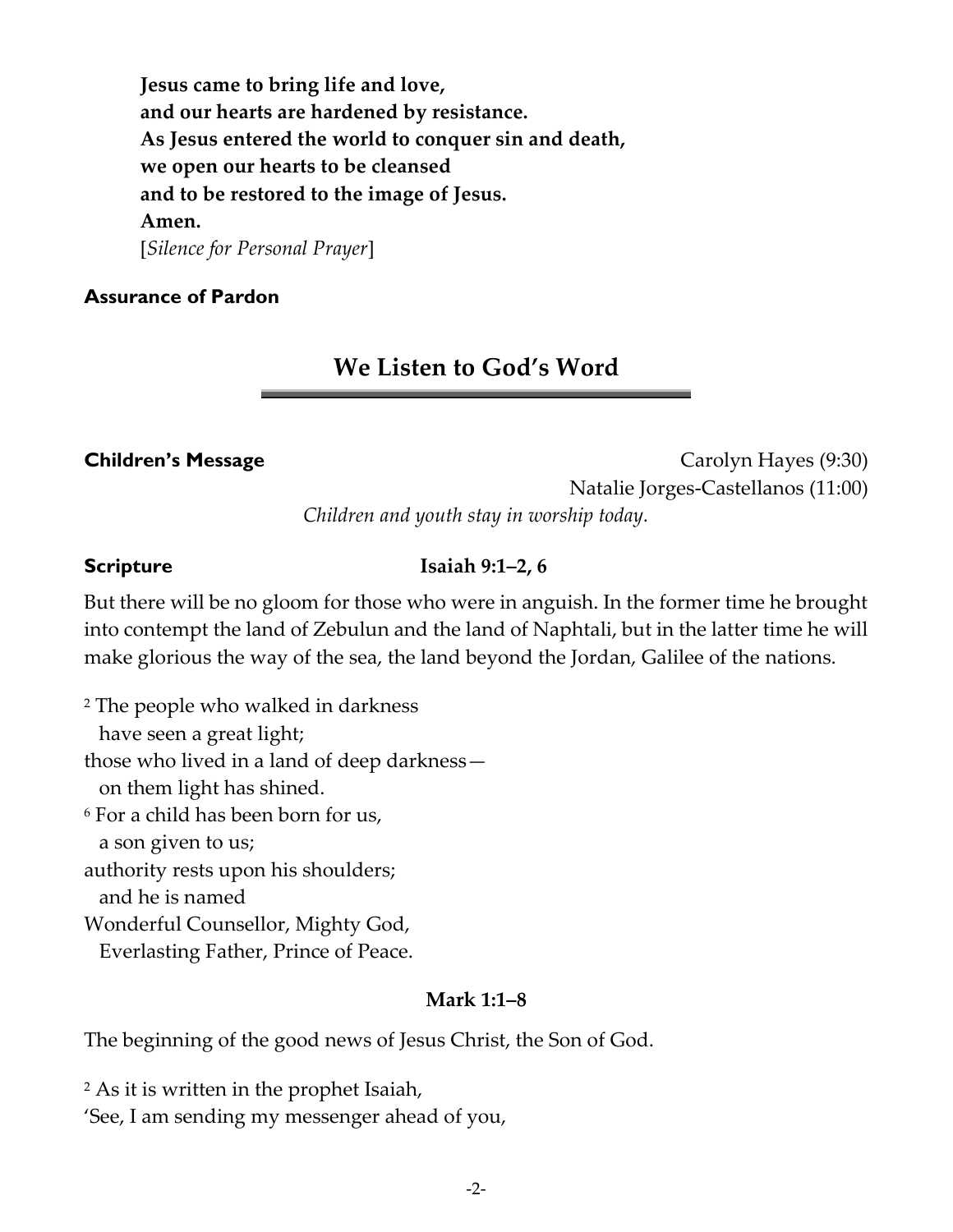who will prepare your way;

3 the voice of one crying out in the wilderness:

 "Prepare the way of the Lord, make his paths straight" ',

4 John the baptizer appeared in the wilderness, proclaiming a baptism of repentance for the forgiveness of sins. 5And people from the whole Judean countryside and all the people of Jerusalem were going out to him, and were baptized by him in the river Jordan, confessing their sins. 6Now John was clothed with camel's hair, with a leather belt around his waist, and he ate locusts and wild honey. 7He proclaimed, 'The one who is more powerful than I is coming after me; I am not worthy to stoop down and untie the thong of his sandals. <sup>8</sup> I have baptized you with water; but he will baptize you with the Holy Spirit.'

The Word of God for the people of God. **Thanks be to God.**

**Sermon Road Construction Season Rev. Mary Austin** 

**We Respond to God's Grace**

| <b>Hymn</b>                                         | "Great is Thy Faithfulness"         | Glory to God #39                         |  |
|-----------------------------------------------------|-------------------------------------|------------------------------------------|--|
| <b>Moment for Mission</b>                           |                                     | Rev. Norm Gordon                         |  |
| Invitation to Generosity and Prayer of Thanksgiving |                                     |                                          |  |
| <b>Invitation to Prayer</b>                         | "He Came Down" verse 1              | Glory to God #137<br>[Please sing twice] |  |
| He came down that we may have love;                 |                                     |                                          |  |
| He came down that we may have love;                 |                                     |                                          |  |
|                                                     | He came down that we may have love; |                                          |  |
| Hallelujah forevermore.                             |                                     |                                          |  |
| <b>Prayers of the People</b>                        |                                     |                                          |  |
| <b>The Lord's Prayer</b> [together]                 |                                     |                                          |  |
| Our Father, who art in heaven,                      |                                     |                                          |  |
| hallowed be thy name,                               |                                     |                                          |  |
| thy kingdom come, thy will be done,                 |                                     |                                          |  |